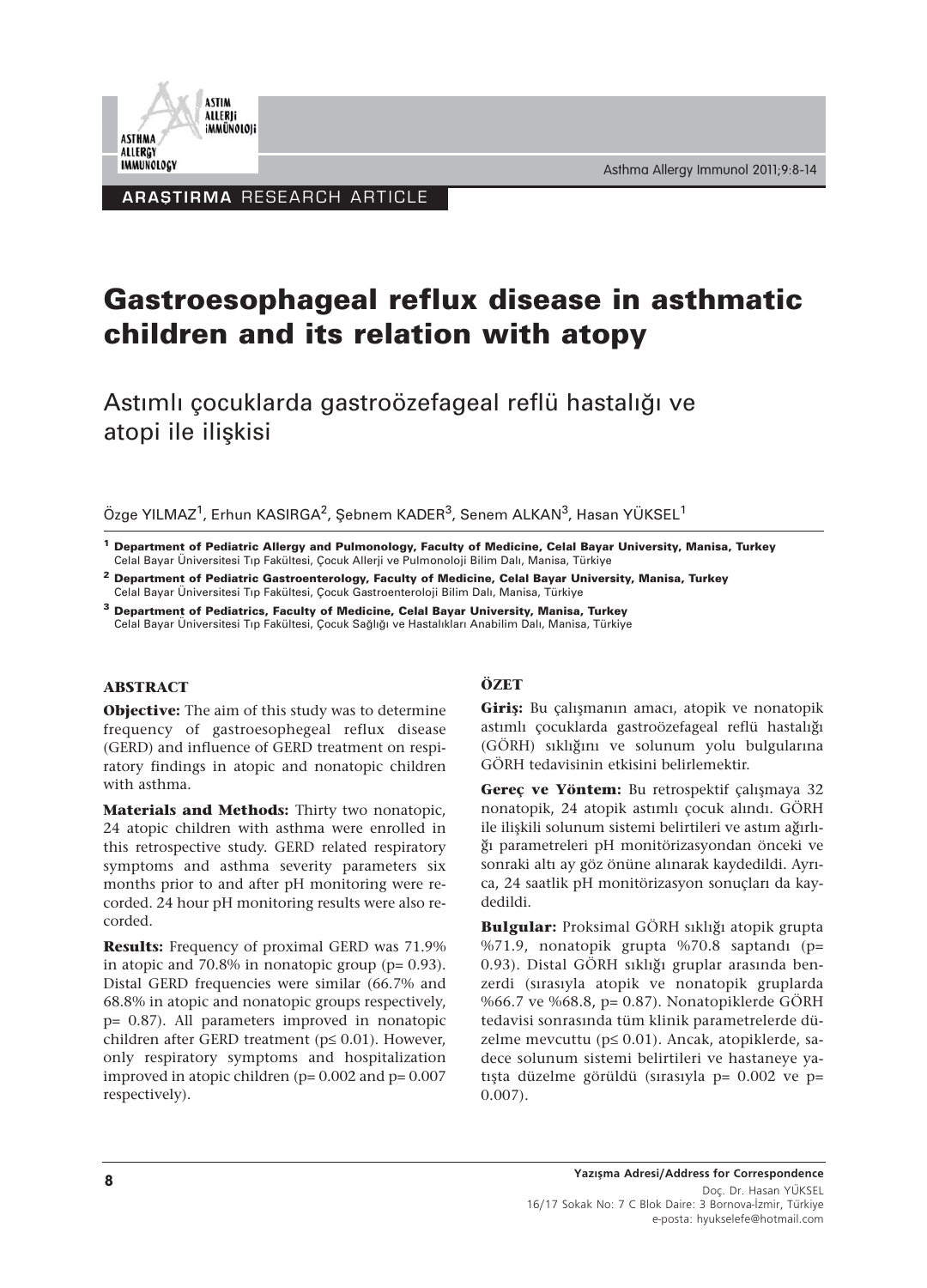**Conclusion:** Similar frequencies of GERD in atopic and nonatopic children may suggest role of asthma in development of GERD. However, improvement in all clinical parameters in nonatopic but not in atopic children might indicate that gastroesophageal reflux is the causal event in the association of asthma and GER in nonatopic children whereas it is the result in atopic ones. These findings need to be supported by further prospective cohort studies.

*(Asthma Allergy Immunol 2011;9:8-14)*

**Key words:** Atopy, gastroesophageal reflux disease, asthma, children

Received: 01/06/2010 • Accepted: 06/01/2011

#### INTRODUCTION

Asthma that is one of the most common chronic diseases of children, is characterized by variable airflow obstruction that changes over a short period of time and is associated with respiratory mucosal eosinophilic inflammation in diagnosis $[1,2]$ . Atopy to inner or outer environmental allergens is demonstrated in most cases of childhood asthma[3]. Gastroesophageal reflux (GER) is the passive regurgitation of gastric contents retrograde into the esophagus and is regarded pathological [gastroesophageal reflux disease (GERD)] when associated with findings of esophagitis or respiratory symptoms like co $ugh^{[4-6]}$ .

Association of GERD and respiratory symptoms, especially asthma, is complex and multifactorial $\overline{[7]}$ . Although there is a high frequency of co-existence of these two diseases, the exact mechanism underlying the association is not clear. Some of the proposed mechanisms include the influence of vagally mediated neurogenic reflex triggered by increased acidity of esophagus and the influence of microaspirations of gastric contents into the bronchial tree leading to increased airway inflammation<sup>[6,8]</sup>. Moreover, it has been shown that agents used in asthma treatment such as albuteral, decreases lower esophageal sphincter pressure aggravating  $GER^{[9]}$ .

**Sonuç:** Atopik ve nonatopik çocuklarda benzer GÖRH sıklığı olması, GÖRH gelişiminde astımın rolüne işaret ediyor olabilir. Ancak nonatopik çocuklarda tüm klinik parametrelerde GÖRH tedavisi ile düzelme olurken, atopik çocuklarda bunun gözlenmemesi; GÖRH'nin nonatopiklerde astım ve GÖR ilişkisinde nedensel rolü olduğunu ancak atopiklerde sonuç olarak ortaya çıktığını düşündürebilir. Bu sonuçların daha ileri prospektif kohort çalışmalarla desteklenmesi gereklidir.

*(Asthma Allergy Immunol 2011;9:8-14)*

**Anahtar kelimeler:** Atopi, gastroözefageal reflü hastalığı, astım, çocuk

Geliş Tarihi: 01/06/2010 • Kabul Ediliş Tarihi: 06/01/2011

It has been shown in a previous study that treatment of gastroesophageal reflux disease improves asthma in nonatopic children<sup>[7,10]</sup>. However, since most cases of childhood asthma is atopic and since the direction of association between asthma and GER is not fully explained yet, it is important to evaluate GER in children with atopic asthma. Therefore, the aim of this study was to compare the frequency of GERD and the influence of GERD treatment on respiratory findings in atopic and nonatopic children with asthma.

# MATERIALS and METHODS Study Population

Thirty two nonatopic and 24 atopic children aged between four and 16 years who had been diagnosed as asthma were included in this study. Diagnosis of asthma was based on history of recurrent cough and wheezing with prolonged expiration time which demonstrated clinical reversibility with short effective bronchodilator therapy, beta-2 agonist<sup>[7]</sup>. Atopy was determined according to serum allergen specific immunoglobulin-E values in children less than 5 years of age and skin prick test results in the ones above 5 years of age. Serum levels of immunoglobulins were normal; purified protein derivative (PPD) and sweat chloride test were negative in all the patients. None of the children included in the study had body mass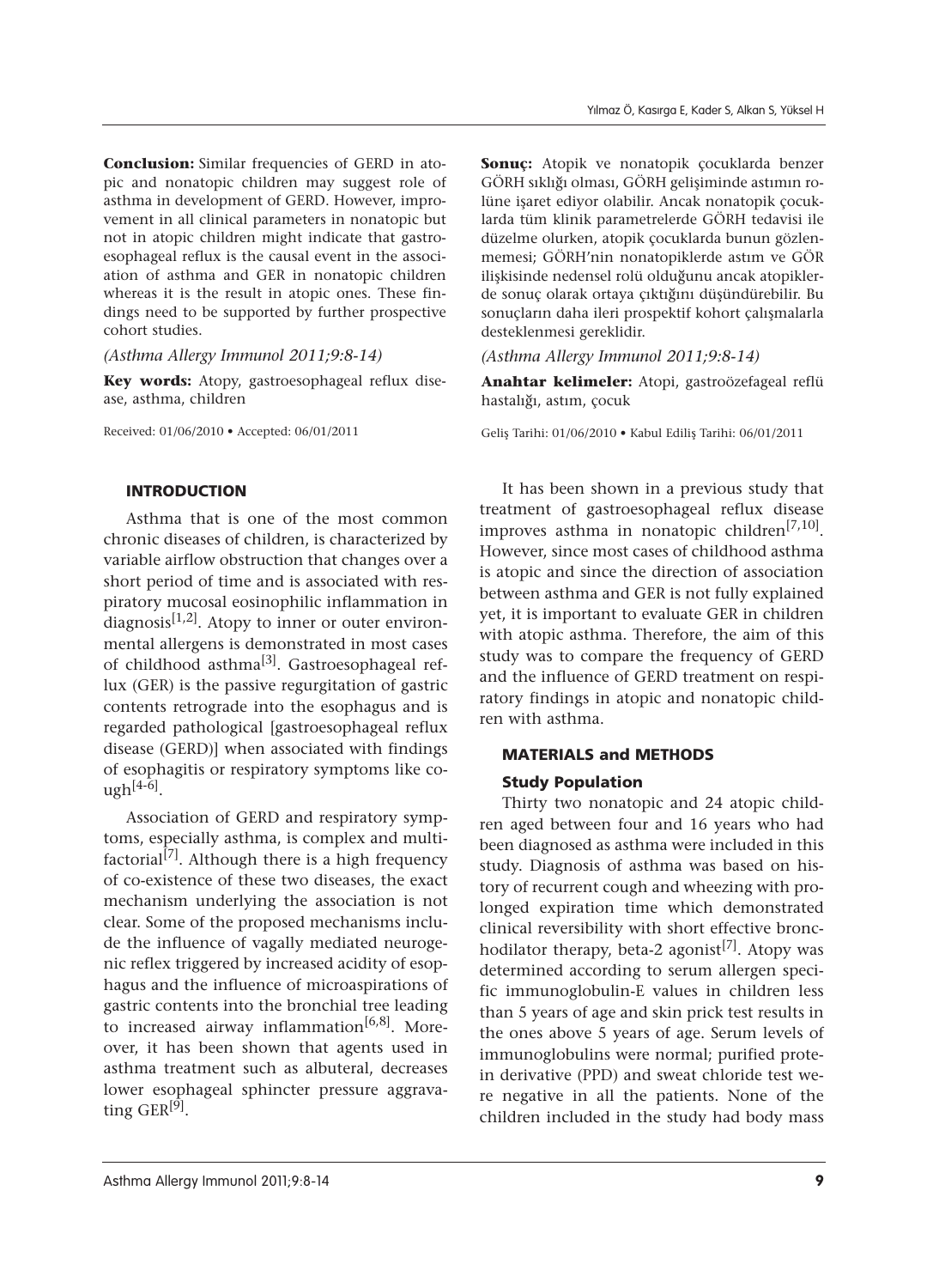index above 20 to avoid the GER provoking influence of obesity.

## Study Design

Records of all children with asthma who had undergone pH monitoring during the four year period between 2004 and 2008 were reviewed. Their age at the time of pH monitoring, gender, respiratory findings associated with gastroesophageal reflux (such as wheezing and cough), total days of requirement for inhaled steroids, total days of inhaled bronchodilator and parenteral steroid use, total number of respiratory exacerbations and total days of hospitalizations were recorded during the six months period prior to and after the pH monitoring were recorded. Patients diagnosed as having GERD according to the results of 24 hour pH monitoring and the ones who had received treatment were recorded.

## pH Monitoring

A standard protocol is followed for 24 hour pH monitoring that is carried in the Pediatric Gastroenterology Department. The protocol requires stopping anti-reflux treatment for one month before the procedure and all medications which might interfere with the results are stopped one week before. Then an antimony catheter with a diameter of less than 2.1 mm and 2 sensors are placed nasally following an overnight fast. The sensors of the catheter are 10 cm apart to measure pH in the proximal and distal esophagus. Position of the catheter is verified by chest X-ray to be 2-3 cm above the diaphragm<sup>[11]</sup>. Measurements of pH are recorded using a pH recorder (MMS Orion II, MMS, Enschede, Netherlands). Patients receive regular feeds during recording and daily activities are resumed as normal. Parents recorded the meal times and position of the patients using the buttons on the recorder. Recorded pH data are downloaded in an IBM compatible computer and analyzed by software (EsopHogram Software System) Orion Medical Measurement Systems Software Version 8.3, Build 1147 (MMS, Enschede, Netherlands). Fraction of time with pH for proximal and distal esophagus was considered abnormal if more than 1% and more than 4% respectively<sup>[12-14]</sup>.

## Evaluation of Disease Severity

Clinical response to treatment was determined by evaluating the presence of symptoms, total days of bronchodilator, parenteral steroid use and total number of days of hospitalization requirement as well as the number of asthma exacerbations. Symptoms that were evaluated included vomiting, wheezing, hoarseness, recurrent pneumonia, sore throat, chronic cough, regurgitation. Total numbers of symptoms 6 months prior to and after GERD treatment were recorded.

## Statistical Analysis

Statistical analyses were performed by SPSS 13.0 (Chicago IL) computer program. Mann Whitney U test, Wilcoxon test and Pearson's Chi Square test was used for the statistical analysis. Nonparametric tests were used because the values were not normally distributed. P values less than 0.05 were regarded as statistically significant.

# RESULTS

# Subject Characteristics

Mean age of the atopic group was  $9.2 \pm 2.7$ years while that of the nonatopic group was 8.1 ± 2.3 years. Age means of the two groups were not significantly different (p= 0.06). Number of the males in atopic and nonatopic groups were 18 vs 16 respectively ( $p= 0.55$ ).

## Comparison of Clinical Parameters Before and After Gastroesophageal Reflux Treatment

Gastroesophageal reflux treatment was initiated in 18 children in the atopic group and 24 children in the nonatopic group. All of the children had received lansoprozole. In the atopic group 1 child had also received domperidon, 7 children had received alginic acid (Gaviscon Liquid suspension<sup>®</sup>, Ali Raif Co, Turkey) while 7 children had received treatment with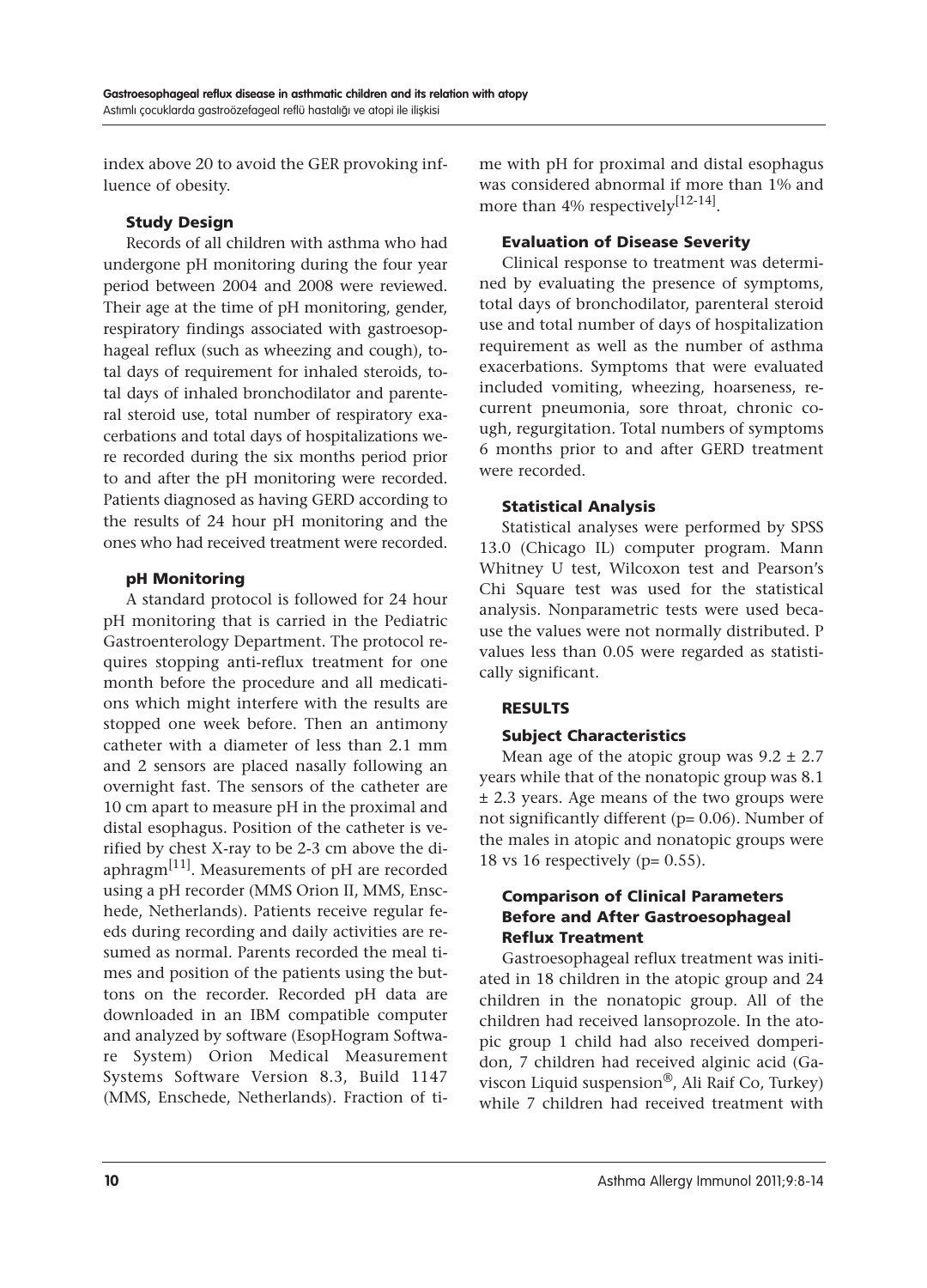all three agents. In the nonatopic group, 2 children had also received domperidon, 16 children had also received alginic acid (Gaviscon Liquid suspension<sup>®</sup>, Ali Raif Co, Turkey) and 6 had received treatment with all agents. Treatment modalities were not found to be significantly different between the groups (p= 0.568).

Comparison of the clinical parameters between the two groups before treatment revealed a significant difference in the days of hospitalizations  $(0.5 \pm 1.5 \text{ vs. } 4.1 \pm 7.2 \text{ in atopic and no-}$ natopic groups respectively,  $p = 0.020$ ). However there was no significant difference in the number of symptoms, days of bronchodilator and parenteral steroid use, number of exacerbations and number of hospitalizations between the two groups after GER treatment ( $p= 0.381$ , p= 0.188, p= 0.859, p= 0.679, p= 0.450 respectively) (Table 1).

Comparison of the clinical parameters among the groups themselves before and after treatment displayed significant improvement in all in the nonatopic group ( $p \leq 0.01$  for all). On the other hand, only number of symptoms

and days of hospitalizations had improved in the atopic group  $(1.5 \pm 0.8 \text{ vs. } 0.3 \pm 0.4, \text{ p}$ = 0.002 and  $0.9 \pm 0.9$  vs.  $0.3 \pm 0.6$ , p= 0.007 respectively) (Table 1).

#### Comparison of pH Monitoring Results in the Two Groups

Frequency of proximal GER in the atopic and nonatopic groups were 71.9% vs. 70.8% respectively and there was no significant difference between the two groups  $(p= 0.93)$ . Similarly, the frequency of distal GER were similar between the two groups (66.7% vs. 68.8% in atopic and nonatopic groups respectively, p= 0.87) (Figure 1). Mean proximal and distal GER indices in the atopic group was  $3.6 \pm 4.6$  and  $9.2 \pm 9.9$  respectively while those in the nonatopic group were  $2.1 \pm 1.5$  and  $7.0 \pm 5.4$  respectively (p= 0.61 and 0.99 respectively) (Table 2).

#### **DISCUSSION**

Association of GERD and asthma has been demonstrated clearly however, the interaction of the two diseases and the causal direction has not been explained fully yet<sup>[6,8,9]</sup>. Reflex and reflux theories indicating vagal stimulation by esopha-

| ment (mean $\pm$ standard deviation)            |           |                         |                        |       |
|-------------------------------------------------|-----------|-------------------------|------------------------|-------|
|                                                 | Group     | <b>Before treatment</b> | <b>After treatment</b> | $p^*$ |
| <b>Number of symptoms</b>                       | Atopic    | $1.5 \pm 0.8$           | $0.3 \pm 0.4$          | 0.002 |
|                                                 | Nonatopic | $1.5 \pm 0.7$           | $0.1 \pm 0.4$          | 0.000 |
|                                                 | p         | 0.787                   | 0.381                  |       |
| Days of bronchodilator requirement/6 months     | Atopic    | $3.5 \pm 4.2$           | $1.8 \pm 4.3$          | 0.374 |
|                                                 | Nonatopic | $6.3 \pm 8.8$           | $0.5 \pm 1.5$          | 0.000 |
|                                                 | p         | 0.441                   | 0.188                  |       |
| Days of parenteral steroid requirement/6 months | Atopic    | $0.8 \pm 1.7$           | $0.2 \pm 0.5$          | 0.496 |
|                                                 | Nonatopic | $2.2 \pm 3.9$           | $0.3 \pm 1.2$          | 0.015 |
|                                                 | p         | 0.174                   | 0.859                  |       |
| Number of asthma exacerbations/6 months         | Atopic    | $0.9 \pm 0.9$           | $0.3 \pm 0.6$          | 0.007 |
|                                                 | Nonatopic | $1.2 \pm 0.9$           | $0.4 \pm 0.6$          | 0.000 |
|                                                 | p         | 0.315                   | 0.679                  |       |
| Days of hospitalizations/6 months               | Atopic    | $0.5 \pm 1.5$           |                        | 0.317 |
|                                                 | Nonatopic | $4.1 \pm 7.2$           | $0.1 \pm 0.4$          | 0.005 |
|                                                 | p         | 0.020                   | 0.450                  |       |

**Table 1. Clinical characteristics of the atopic and nonatopic groups before and after gastroesophageal reflux treatment (mean ± standard deviation)** 

p\*: Comparison of before and after treatment values in each group.

p: Comparison of the groups with each other.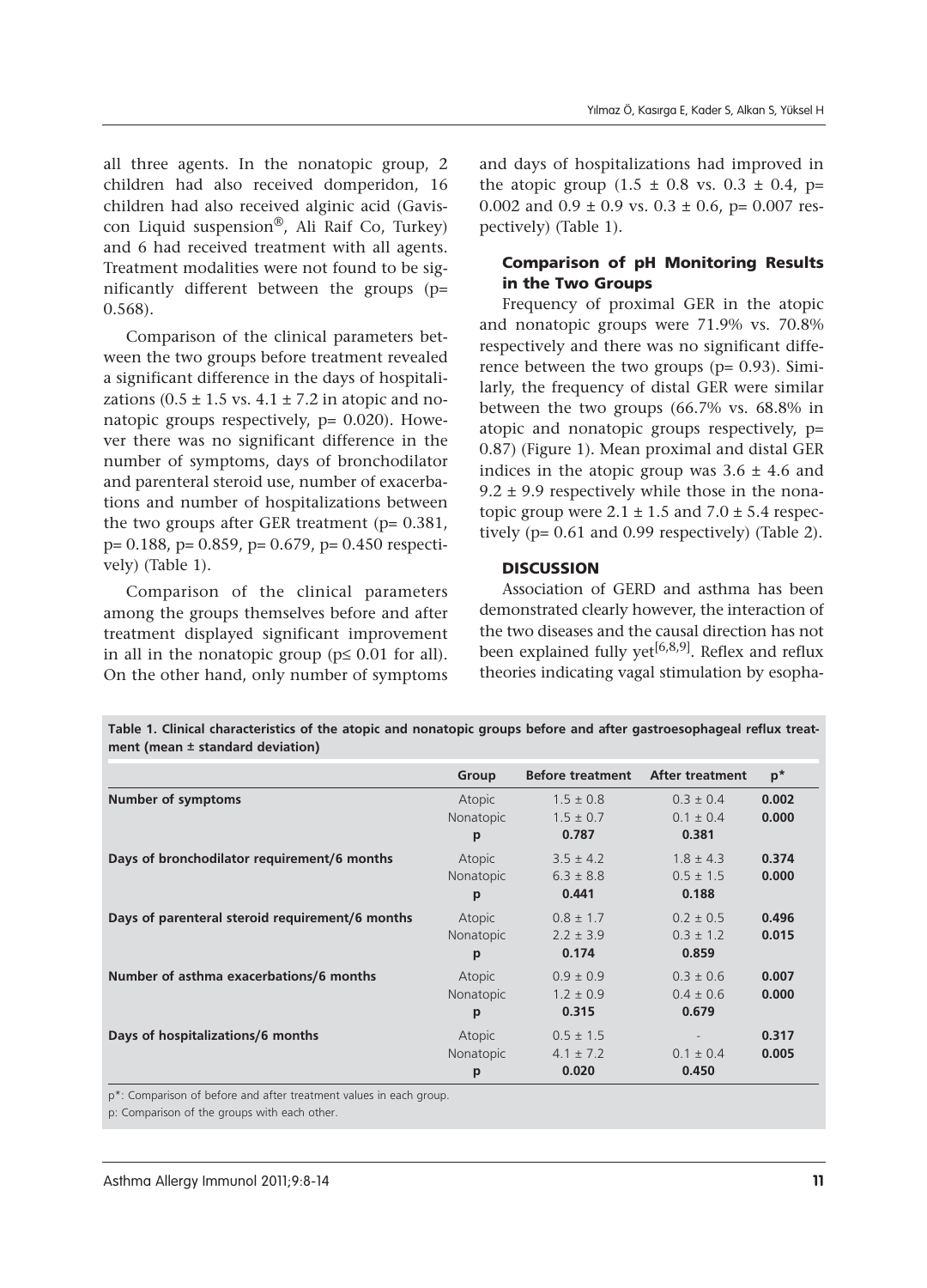

**Figure 1. Frequency of proximal and distal GER in atopic and non-atopic groups.**

|                                                   |  |  |  |  |  | Table 2. Mean proximal and distal gastroesophageal |  |
|---------------------------------------------------|--|--|--|--|--|----------------------------------------------------|--|
| reflux indices (%) in atopic and nonatopic groups |  |  |  |  |  |                                                    |  |

| group         | group         | р     |
|---------------|---------------|-------|
| $3.6 \pm 4.6$ | $2.1 \pm 1.5$ | 0.608 |
| $97 + 99$     | $70 + 54$     | 0.987 |
|               |               |       |

geal reflux leading to bronchoconstriction and microaspirations respectively have been suggested as possible mechanisms of development of asthma findings in patients with GERD<sup>[15-19]</sup>. Moreover, it has been shown that agents used in asthma treatment including albuteral decreases lower esophageal sphincter pressure aggravating GER<sup>[9]</sup>. Most cases of childhood asthma are atopic but influence of GER and its treatment on asthma findings in atopic children with asthma have not been assessed before.

The clinical picture of chronic recurrent cough, recurrent lower respiratory problems, wheezing, rhonchi and prolonged expiration time responsive to bronchodilator administration was defined as asthma in this study<sup>[20]</sup>. GERD is defined as total distal reflux index (RI) > 4 in distal esophagus determined by the most suitable diagnostic tool for GERD, that is the 24 hour pH monitoring with a sensitivity and specificity above  $90\%$ <sup>[5,21,22]</sup>.

It has been shown before that both pressure changes in thorax due to respiration problems in asthma and decrease of lower esophageal pressure due to the medical treatment agents used in asthma might contribute to GER[9,20,23]. Similar frequency of GERD in atopic and nonatopic children with asthma might be a stronger clue for a major role of asthma in GERD development in these children instead of the GERD contributing to asthma. The finding that eosinophilic infiltration into the esophagus is present in GER might point out a role of allergic sensitization in pathogenesis of this disease<sup>[24]</sup>. Moreover, GER can also be a manifestation of eosinophilic esophagitis which has been associated with sensitization to aeroallergens<sup>[25]</sup>. Prevalence of asthma and other allergic diseases are higher in patients with eosinophilic esophagitis and exposure to inhalant allergens promotes eosinophilic esophagitis<sup>[24-26]</sup>. This finding highlights the role of sensitization to inhalant allergens to gastrointestinal symptoms like GER and suggests the presence of a common mechanism regulating eosinophilic inflammation in the respiratory tract and esophagus<sup>[24]</sup>. The patients in this study have not undergone esophageal biopsy therefore eosinophilic infiltration could not be evaluated. However, considering that systemic eosinophilic inflammation is established in allergic diseases, children with atopic asthma might also have esophageal eosinophilic infiltration<sup>[27]</sup>. The frequency of GER was similar in atopic and nonatopic children with asthma in our study, however, rate of improvement with GER treatment was lower in asthmatic children with aeroallergen sensitivity. Eosinophilic infiltration in the esophagus might have contributed to this resistance to treatment.

Improvement in asthma symptoms in nonatopic children with asthma like GERD has been demonstrated before<sup>[7,10]</sup>. This is consistent with the findings of our current study. Eosinophilic infiltration of airways is a major component of asthma[2]. Moreover, increased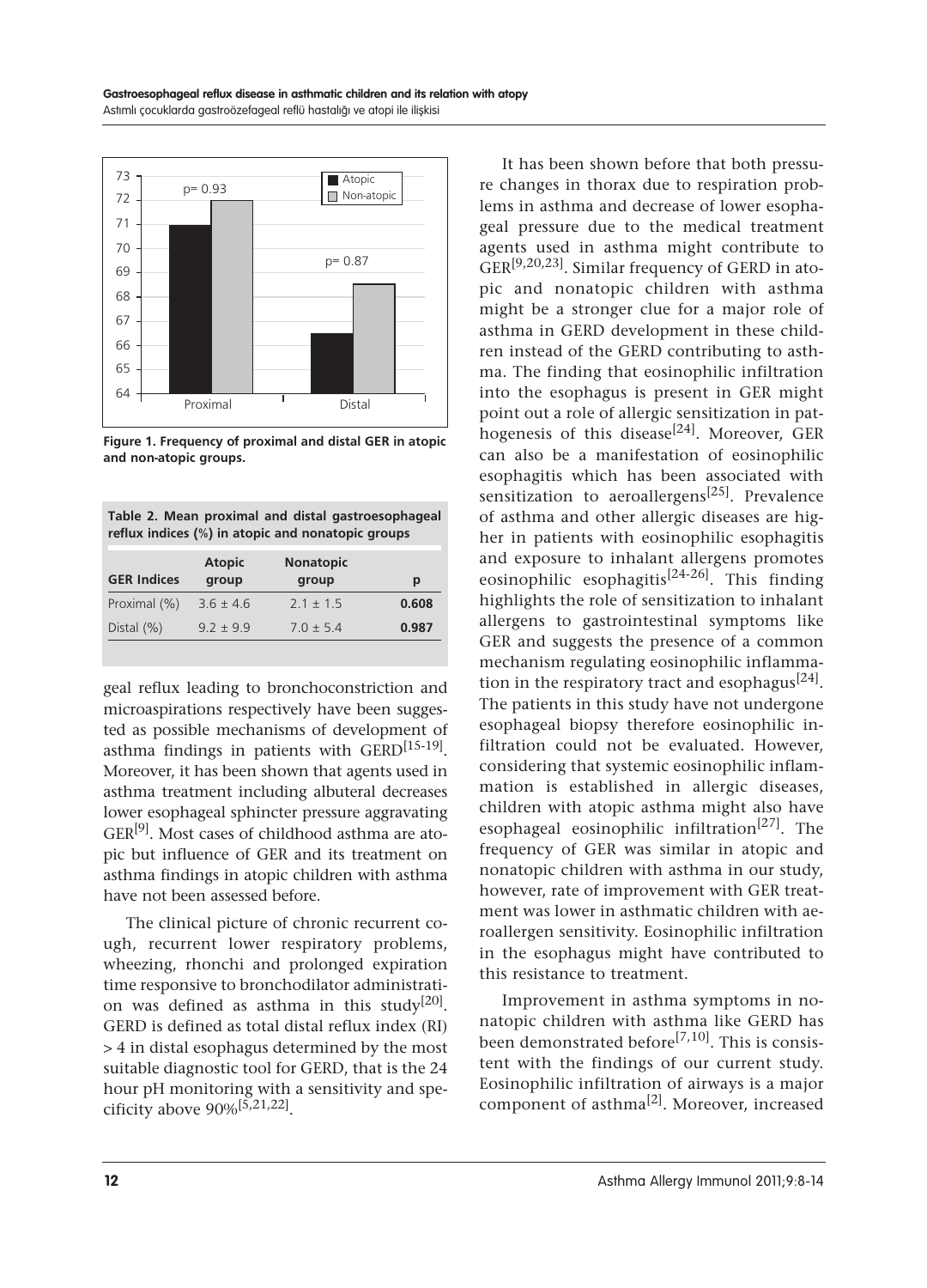eosinophil infiltration in the sputum of GER patients with asthma has been demonstrated before<sup>[8]</sup>. However, since nonatopic children with asthma did respond to treatment, this does not seem to blunt therapy responsiveness. However, increase in the eosinophilic infiltration associated with GER and the one associated with aeroallergen sensitization in the airways as is the case for atopic asthma, might have blunted the favorable clinical response to GER treatment in children with atopic asthma.

The major limitation of this study was the retrospective study design which might have led to the loss of information on some symptoms. Since this information was obtained from patient records, they could only be gathered if recorded but could not be specifically questioned from the patient. Moreover, if control pH monitorization in patients unresponsive to GERD treatment was performed, we could have concluded if the reason for unresponsiveness is failure to control GERD or the persistence of respiratory findings despite GERD control. Moreover, lack of endoscopic findings limited our interpretation about esophageal eosinophilic infiltration in atopic children with asthma who did not respond to GERD treatment.

In conclusion, the results of our study indicate coexistence of GERD and asthma in atopic and nonatopic children with asthma similar to many previous studies. However, similar frequency of GERD in nonatopic children who do not have any other risk factor for asthma and in atopic children who have allergy as the major risk factor for asthma might suggest the role of asthma for development of GERD. Moreover, failure of the asthma findings to respond to GERD treatment in atopic children but not in non-atopic children might be an indicator of atopy as the determinant of asthma control even in the ones with GERD further suggesting asthma as the initiating event in the association of GERD and asthma.

#### *REFERENCES*

- *1. Sears MR. Epidemiology of childhood asthma. Lancet 1997;350:1015-20.*
- *2. Rönmark E, Jönsson E, Platts-Mills T, Lundback B. Different pattern of risk factors for atopic and nonatopic asthma among children-report from the Obstructive Lung Disease in Northern Sweden Study. Allergy 1999;54:926-35.*
- *3. Sears MR. Epidemiology of asthma exacerbations. J Allergy Clin Immunol 2008;122:662-8.*
- *4. Goldenhersh MJ, Ament M. Asthma and gastroesophageal reflux in infants and children. Immunol Allergy Clin North Am 2001;21:439-48*
- *5. Jung AD. Gastroesophageal reflux in infants and children. Am Fam Physician 2001;64:1853-60.*
- *6. Havemann BD, Henderson CA, El-Serag HB. The association between gastro-oesophageal reflux disease and asthma: a systematic review. Gut 2007;56:1654-64.*
- *7. Yüksel H, Yilmaz O, Kirmaz C, Aydoğdu S, Kasirga E. Frequency of gastroesophageal reflux disease in nonatopic children with asthma-like airway disease. Respir Med 2006;100:393-8.*
- *8. Carpagnano GE, Resta O, Ventura MT, Amoruso AC, Di Gioia G, Giliberti T, et al. Airway inflammation in subjects with gastro-oesophageal reflux and gastro-oesophageal reflux-related asthma. J Intern Med 2006;259:323-31.*
- *9. Lacy BE, Mathis C, DesBiens J, Liu MC. The effects of nebulized albuterol on esophageal function in asthmatic patients. Dig Dis Sci 2008;53:2627-33.*
- *10. Khoshoo V, Haydel R Jr. Effect of antireflux treatment on asthma exacerbations in nonatopic children. J Pediatr Gastroenterol Nutr 2007;44:331-5.*
- *11. Gorenstein A, Levine A, Boaz M, Mandelberg A, Serour F. Severity of acid gastroesophageal reflux assessed by pH metry: is it associated with respiratory disease? Pediatr Pulmonol 2003;36:330-4.*
- *12. Balson B, Kravitz EKS, McGeady SJ. Diagnosis and treatment of gastroesophageal reflux in children and adolescents with severe asthma. Ann Allergy Asthma Immunol 1998;81:159-64.*
- *13. Sarani B, Gleiber M, Evans SRT. Esophageal pH monitoring, indications and methods. J Clin Gastroenterol 2002;34:200-6.*
- *14. Bauman NM, Bishop WP, Sandler AD, Smith RJH. Value of pH probe testing in pediatric patients with extraesophageal manifestations of gastroesophageal reflux disease: a retrospective review. Am Otol Rhinol Laryngol 2000;109:18-24.*
- *15. Krolikowska KW, Kowalska ET, Krogulska A. Asthma and gastroesophageal reflux in children. Med Sci Monit 2002;8:RA64-71.*